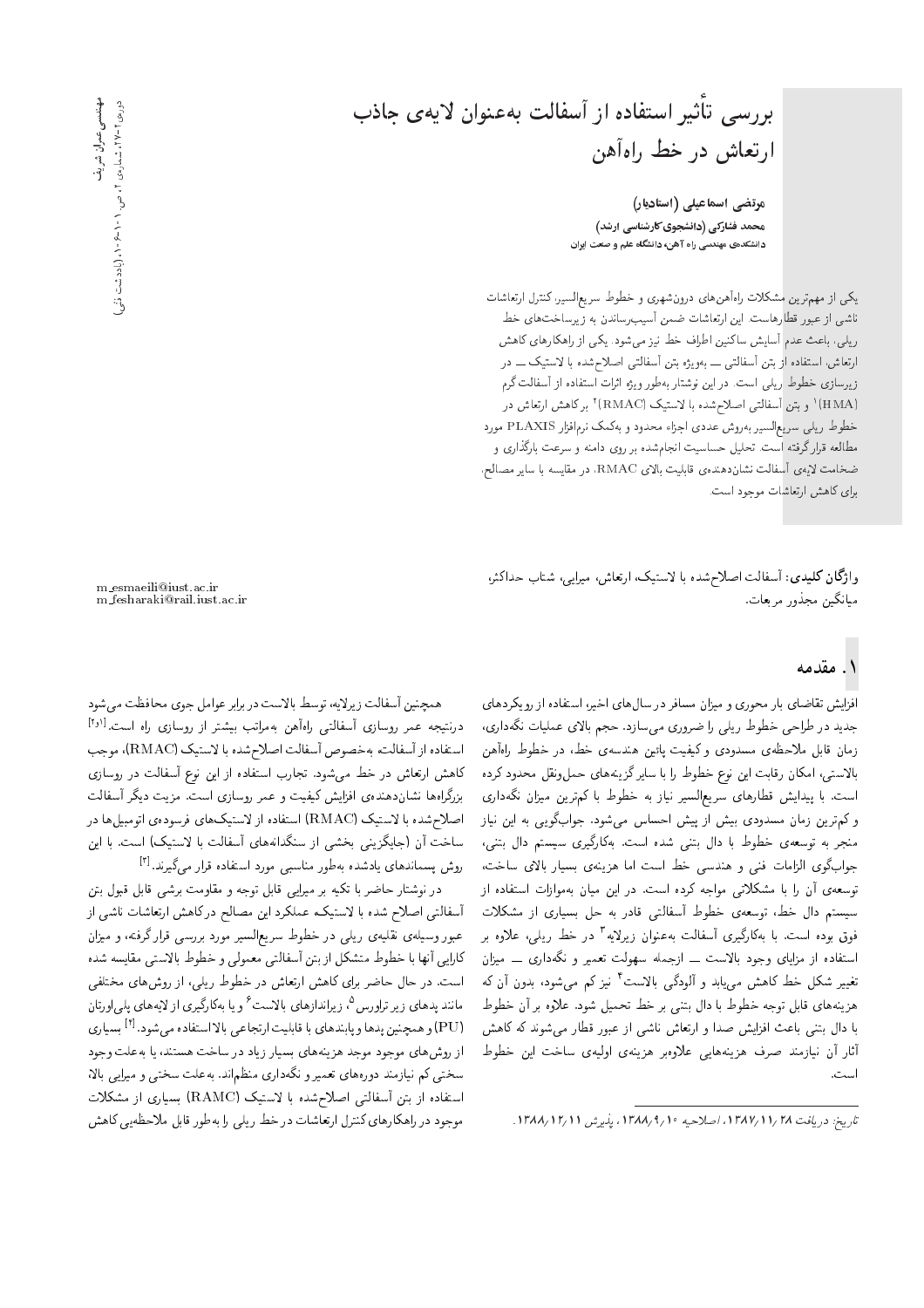می,دهد. در ادامه با انجام تحلیل حساسیت، درخصوص میزان بار عبوری، فرکانس بارو ضخامت لايهى أسفالتي، عملكرد مناسب اين نوع أسفالت دركاهش ارتعاشات خط نشان داده شده است.

## ۲. خصوصیات بتن آسفالتی اصلام شده با لاستیک (RMAC)

مطالعات انجام شده برای ارزیابی تاثیر اسفالت، به خصوص اسفالت اصلاح شده با<br>ادب کے مطالع العاملیت المساح العاملیت العاملیت العام گا لاستیک، برکاهش ارتعاشات خط ریلی تاکنون در قالب مطالعات آزمایشگاه<sub>ی</sub> و نیز بهکارکیری روش های عددی انجام کرفته است. براساس ازمایش های سانتریفوژ'<br>این این سول ایران سانستانی است. این سول ایران نير مصالح محتلف بر بستر خطوط سريع السير، استقاده<br>- با با سال مؤهبة المعظم المعظم المعظم المعاملة انجامشده برای ارزیابی تأثیر مصالح مختلف بر بستر خطوط سریع|لسیر، استفاده از RMAC در زیرسازی خطوط ریلی تاثیر قابل ملاحظهیی درکاهش ارتعاشات<br>مطوله این مطول ایران خط داشته است. عملکرد بسیار مناسب آن همچنین در کاهش ارتعاشات، در بهکارگیری همزمان با پلمی|ستیرول منبسط (EPS)^ مورد تایید قرار گرفته<br>است اسب.<br>-

برای بررسی تاثیر RMAC برکاهش ارتعاش، دو آزمایش کوچک مقیاس تحت<br>استاد شرایط عادی جاذبه انجام شده است. این آزمایش شامل برتاب وزنهیی از یک ارتفاع مشخص بر روی دو نمونه مصالح است. در نمونهی اول از بستر متراکم ماسهیی و در نمونهی دوم از همان ماسهی متراکم ولی با لایهیی نازک از RMAC استفاده شده است. ساير پارامترها (مانند وزن و ارتفاع پرتاب وزنهها) ثابت نگه داشته شدهاست.

نتايج به دست آمده نشان مىدهد كه لايهى RMAC تا بيش از ۵۰٪ دركاهش داميه و مدت ارتعاس موتر است. آزمايسات مسابهي با وزن و ارتفاع پرتاب متفاوت<br>استاد میسا - انجام سده است. در نمامی این ازمایسات مدت و دامنهی ارتعاس با حدود °U,<br>صلحت التعالیت ا کاهش یافته است.<sup>[۵]</sup><br>ح

دستهی دیگری از مطالعات أزمایشگاهی انجامشده بهمنظور بررسی خواص RMAC در راهآهن، نشان میدهد که مدول برشی أسفالت اصلاحشده بیش از بتن أسفالتي معمولي است و با افزايش درصد لاستيک افزايش مىيابد. همچنين  $278^\circ C$  'براساس نتايج بهدست آمده، آسفالت هاى اصلاح شده در دماهاى ١٠-٠، ٢٢° مذول برشی تقریباً تابتی دارند در حالی که در بتن اسفالتی معمولی، مذول برشی در<br>سال این این این این کوه به این کوه این این این این این این این این این من دمای ۱۰ $^{\circ}$ ۰/ خمتر از دمای  $C$ ۲۲° و ۳۰ $^{\circ}$ ۳ است. همچنین با افزایش کرنش برشی نرخ کاهش مدول برشی در بتن أسفالتی بیشتر از بتن أسفالتی اصلاحشده است؛ درنتیجه تمایل أسفالت اصلاحشده برای حفظ سختی در محدوده یوسیعی ازکرنش برشی بیشتر از آسفالت معمولی بوده و در مجموع عمر آن نسبت به آسفالت معمول<sub>ی</sub> بیشتر است.<sup>[۶]</sup>

## ا مطالعهى عددى اثر  $\rm RMAC$  بركاهش ارتعاشات " خط ریلی

 $k$ در این بخش اثر استفاده از  ${\rm RMAC}$  به عنوان زیرسازی خط ریلمی در مقایسه با خطوط أسفالت گرم (HMA) و خطوط بالاستبی سنتبی در کاهش ارتعاشات ناشی از عبور قطار توسط نرم|فزار اجزاء محدود`` PLAXIS که قادر به تحلیل<br>مطالب کوچک اسلمان ناکر است دینامیکی محیط های خاکی است، مورد بررسی قرار گرفته است. صحت نسخهی مورد استفاده ی نرم|فزار، با حل مثال های نمونه و مقایسه ی آن با نتایج نظری به

اثبات رسیده است. در ادامه، جزئیات روند مدلسازی اعم از هندسه، المان بندی و شرایط مرزی مدل، مشخصات مکانیکی مصالح، بارگذاری اعمالی به مدل بههمراه فرضیات مورد استفاده و همچنین نتایج بهدست آمده از تحلیل مورد بررسی قرار مے گیرد.

### ۰۱.۳ هندسه و شرایط مرزی مدل

برای انجام تحلیل پویا خط ریلی بهصورت کرنش مسطح و در شرایط دو بعدی (٢D) مدل شده است. مدلسازیهای در سه حالت مختلف برای شرایط خط بالاستى، خط بالاستى داراى لايەى آسفالت، و خط بالاستى داراى بتن آسفالتى اصلاح شده با لاستیک صورت گرفته است. در حالت خط بالاستبی، هندسهی مدل در بخش روسازی شامل لایههای تراورس و بالاست و در بخش زیرسازی مشتمل بر ترکیبی از یک لایه خاک متراکم و بستر طبیعی در نظر گرفته شده است. مشخصات هندسی تراورس و بالاست براساس پیشنهادات ارائهشده در نشریهی ۳۰۱ انتخاب شده است.<sup>[۷]</sup> در خصوص زیرسازی ضخامت لایهی خاک متراکم<br>با مطالبا برابر با ۱ متر و بستر طبیعی برابر با ۱۰ متر در نظر گرفته شده است. در حالتبی که مدل سازی برای روسازی شامل أسفالت و RMAC صورت گرفته، ضخامت این مصالح برای دست یابی به ضخامت بهینه تغییر داده شده و روی این موضوع تحلیل حساسیت صورت گرفته است. در تمامی حالات، ابعاد هندسی مدل در جهت عرضی برای اطمینان از میراشدن امواج سطحی برابر با ۹۰ متر در نظرگرفته شده است؛ همچنین برای اطمینان کامل از زوال امواج رایله، برشی و فشاری در مرزهای قائم و افقی مدل، در این نقاط از مرزهای جاذب انرژی<sup>۰٬</sup> استفاده شده است. در روند تقسیم.بندی محیط به اجزاء، از المانهای مثلثی ۱۵ گرهی بهمنظور بالابردن دقت تحليل استفاده شده است. شكل ١ هندسهى مدل مورد مطالعه و جزئيات أن را نشان مىدهد.

### ۲.۳. مشخصات مصالح مورد استفاده در تحلیل عددی

در مدل سازی های صورتگرفته برای خطوط بالاستی، بالاستی دارای لایهی آسفالت و بالاستبى داراى لايهى RMAC، مدل هاى رفتارى مورد استفاده و مشخصات مکانیکی مصالح بهشرح مندرج در جدول ۱ ارائه شده است. و بتن آسفالتی، کشسان خطی و با نسبت میرایی ویسکوز'' ۰٫۴ ، ۴٫٪ ، ۸٪ در نظر کرفته شده است.<br>با سالمان استفاده ایران این مسئل میران برای مصالح بستر شامل بالاست، خاک متراکم و خاک طبیعی، از مدل رفتاری کشسانی-خمیری با معیار خمیری موهر کولمب در روند تحلیل استفاده شده و در عین حال نسبت میرایی خاک برابر ۲٪ منظور شده است. لازم به ذکر است



شکل ۱. هندسهی مدل استفادهشده در برنامهی PLAXIS.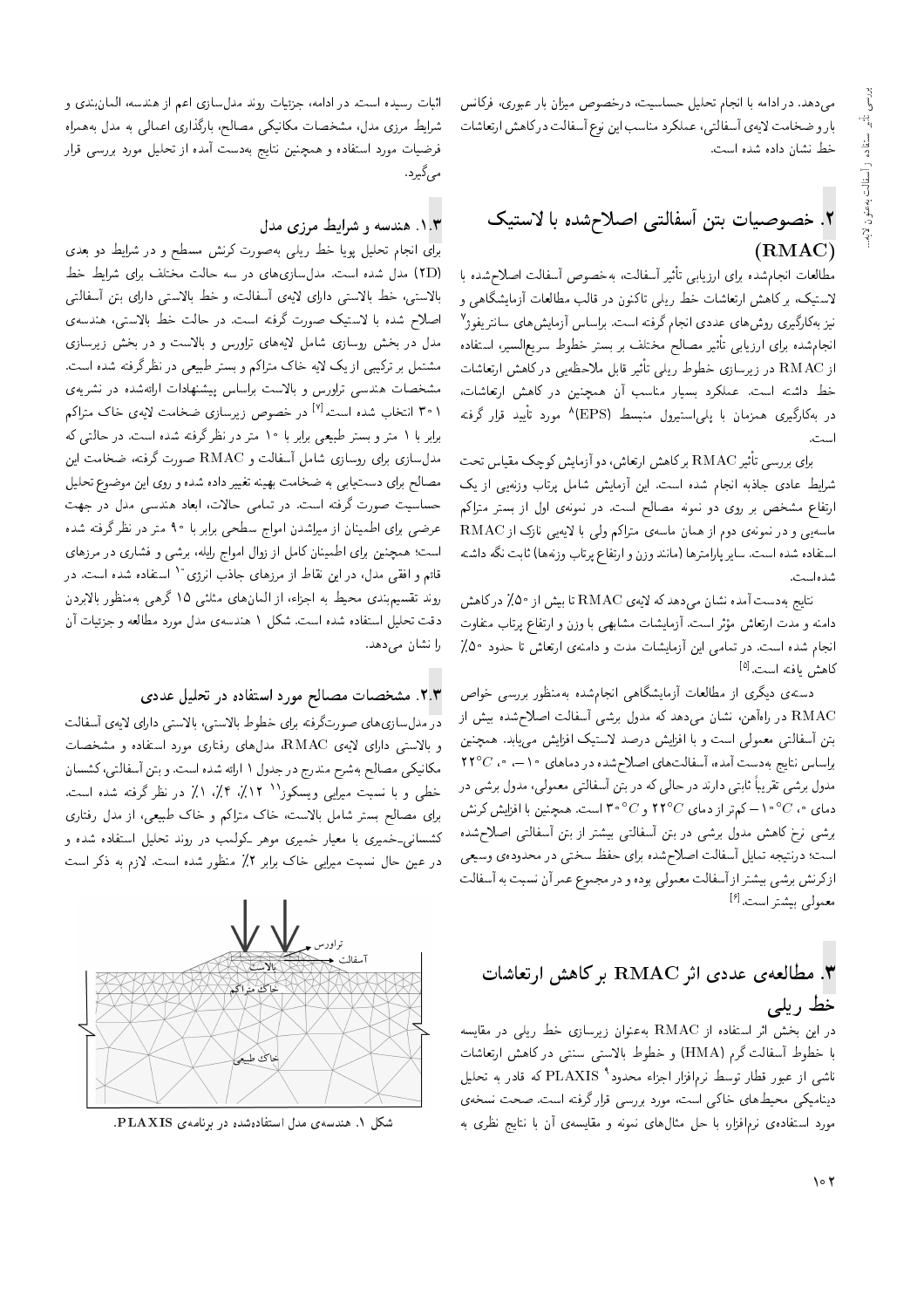| ضريب $\alpha$ در | زاويەى اتساع             | چسبندگی                      | زاويهى اصطكاك                | مدول کشسانی                                                        | نسىت                   | جگالی            | مدل        |             |
|------------------|--------------------------|------------------------------|------------------------------|--------------------------------------------------------------------|------------------------|------------------|------------|-------------|
| میرایی رایله     | (درجه)                   | (Pa)                         | داخلی (درجه)                 | (Pa)                                                               | پواسون                 | $\frac{Kg}{m^*}$ | رفتاري     | مصالح       |
|                  | ۰                        | ۰                            | ۰                            | $Y, Y \times Y$                                                    | $\cdot$ , $\mathsf{r}$ | ۲۴۸۰             | كشسان      | تراورس      |
| ۲۵               | $\overline{\phantom{0}}$ | $\qquad \qquad \blacksquare$ | $\qquad \qquad \blacksquare$ | $Y_{1}$ $\lambda$ $9$ $\times$ $\lambda$ $\circ$ $\lambda$         | $\cdot$ , $\mathsf{r}$ | <b>TTVA</b>      | كشسان      | <b>RMAC</b> |
| Λ                | $\overline{\phantom{0}}$ | ۰                            | $\overline{\phantom{a}}$     | $\mathbf{Y}_1 \cdot \mathbf{A} \times \mathbf{A} \cdot \mathbf{A}$ | $\cdot$ , $\mathsf{r}$ | <b>TTVA</b>      | كشسان      | أسفالت      |
| .110             | YY,0                     | $\sqrt{200}$                 | ۳۱                           | $Y \times 10^{9}$                                                  | $\cdot$ , ۳            | ۲۰۹۲             | موهر-كولمب | بالاست      |
| .110             | $\Upsilon \setminus A$   | 1000                         | ۳۰                           | $Y \times 10^{9}$                                                  | $\cdot$ , $\mathsf{r}$ | $Y \circ 9Y$     | موهر-كولمب | خاک متراکم  |
| .110             | YY,0                     | $\sqrt{200}$                 | ۳۱                           | $1/\Gamma \times 10^9$                                             | $\cdot$ , $\mathsf{r}$ | ۱۸۹۰             | موهر-كولمب | خاک طبیعی   |

که با توجه به حاکم بودن درنش&ای نسبتاً دوچک بر روند تحلیل مسئله، مقادیر<br>با مستقل میلی میدانیم میلیان از این مسئل این منصوب با میلی میرایی مفروض منطقی به نظر می رسند. در ادامه، با داشتن فرکانس طبیعی مدل در شرایط ارتعاش آزاد از مقادیر میرایی یادشده بههمراه فرکانس طبیعی برای محاسبهی ضرایب میرایی رایله  $(\alpha,\beta)$  استفاده شده است. لازم به ذکر است که برای استخراج پارامترهای مکانیکی مصالح در تحلیل حاضر، مراجع متعددی مورد استفاده قرار گرفته|ند.<sup>[۱٬۱</sup>۰<sup>۱]</sup><br>-

۳.۳. بارگذاری<br>بارگذاری ناشبی از عبور قطار سریعالسیر، در شرایط ایدهآل هارمونیک فرض شده بارنداری ناسی از عبور فضار سریع اسین در سرایط ایدهال هارموبیک درص سده<br>استان استبار است این است و براساس پیسهاد دریافت سده در سال ۱۳۳۱ بهصورت رابطهی ۱ در نظر درفته<br>مسلسلسله شده است:<sup>[۸]</sup><br>-

$$
F = P(\lambda - \cos \lambda \pi f t) \tag{1}
$$

که در آن  $P$  دامنه،  $f$  فرکانس بار، و  $t$  پارلمتر زمان است.  $P$ در این رابطه برابر بار چرخ سهم یک تراورس، مساوی با ۲۵٪ بار محور عبوری در نظر گرفته می شود. فرکانس بار، مطابق تحقیقات میدانی صورتگرفته<sup>[۱۰۰</sup>۸] برابر با فرکانس عبور بوژی<br>ماریخ استفاده ایران ایجان میتالیمی بنایج نیسمبری استفاده به عنوان فركانس غالب بارگذارى قطار. در نظر گرفته شده است.

### ۴.۳. تحلیل حساسیت و ارائهی نتایج تحلیل پویا

برای ارزیابی میرایی ارتعاش، دو پارامتر «شتاب بیشینه ' ' » و «مجدور میانگین مربعات<br>میلم ۱۳ شتاب '' » در نقاط مختلف مورد بررسی قرار کرفته است. مجدور میانکین مربعات<br>. . . . . . . . . . . . . شتاب از رابطهی ۲ بهدست می آید:

$$
A_{RMS} = \sqrt{\frac{1}{T}} \int_{0}^{T} a^{t}(t)dt
$$
 (7)

که در آن  $a(t)$  نماد شتاب در زمان  $t$ ، و  $T$  مدت ارتعاش است. مجذور میانگین<br>مربعات یک روش معمول ریاضی برای تعیین دامنهی مؤثر است. برای یک موج Gwt l} |=Q@ "CU= QF - wt |xvt=O u}}aD |=Q@ |[=}Q pwtat VwQ l} C=a@ Qt یکنوآخت سینوسی، مقدار ریسهی میآنگین مربعات ۲۰۲۲ مقدار بیسیمه یا ۳/۱۵۱<br>تعداد است استگل مقدار اوج ـ اوج<sup>۱۴</sup> است.

با مقايسه ى ريشه ى ميانكين مربعات نقاط مختلف مى توان ظرفيت أسفالت را در میرایی ارتعاش تعیین کرد. بهمنظور تعیین میزان ارتعاشات ناشی از خط ریلی، شتاب در سه نقطهى A (مستقيماً زير بار). نقطهى B (در فاصلهى ٢٥ مترى از

محل اعمال بار) و نقطهى C (در فاصلهى ۴۰ مترى از بارگذارى) مورد بررسى قرار گرفته است. بهمنظور تحلیل حساسیت، پارلمترهایی مانند دامنهی بار، ضخامت آسفالت و فرکانس بار تغییر داده شده و نتایج آن در بخش های مختلف ارائه شده است.<br>**س**اعت

### ۰۱.۴.۳ تأثی<sub>رِ</sub> مصالح مختلف درکاهش ارتعاش

برای بررسی تاثیر مصالح مختلف در کاهش ارتعاش، سه مادهی مختلف بتن اسفالتی<br>اسلامیت از محمد کوست آمینا استفاده اصلاح شده لاستيكي، بتن أسفالتي و بالاست مورد استفاده قرارگرفته است (ضخامت و RMAC، 10 سانتى متر در نظر گرفته شده است). شكل ۲ ميزان شتاب  $\mathrm{C}$  بیشینه را برای سه مادهی مختلف بستر نشان میدهد. در هر سه نقطهی  $\mathrm{A}$  و  $\mathrm{D}$ بتنآسفالتی اصلاح شده با لاستیک کمترین میزان ارتعاش را نشان می دهد به طوری که کاهش میزان ارتعاش در نقطهی A که در زیر خط واقع است از بقیهی نقاط بیشتر است. جدول ۲ مجذور میانگین مربعات شتاب و شتاب بیشینه را در نقاط  $\times$ و  $\times$  بوای مصالح مختلف و نرخ کاهش آن برای AC ، $\textrm{RMAC}$  را در مقایسه  $\times$  A با بالاست نشان میدهد. چنان که مشخص است، RMAC بیشترین تاثیر را در<br>کاری با تواهیم است كاهش ارتعاش داشته و ميزان شتاب بيشينهى خط را تا ١٥٪ كاهش داده است. برای بتن آسفالتی میزان کاهش شتاب بسیار کمتر است.

## ۲.۴.۳ . تأثیر اندازه بار اعمالی

برای بررسی تاتیر اندازه بار، فردانس اعمال بار برابر با ۲ هرتز تابت نده داشته شده<br>استفادات این ایجاد استفاده است. براساس اندازهگیری های صحرایی انجام شده، فرکانس عبوری اصلی بوژی یک



شکل ۲. مقایسهی شتاب بیشینه با مصالح مختلف بستر.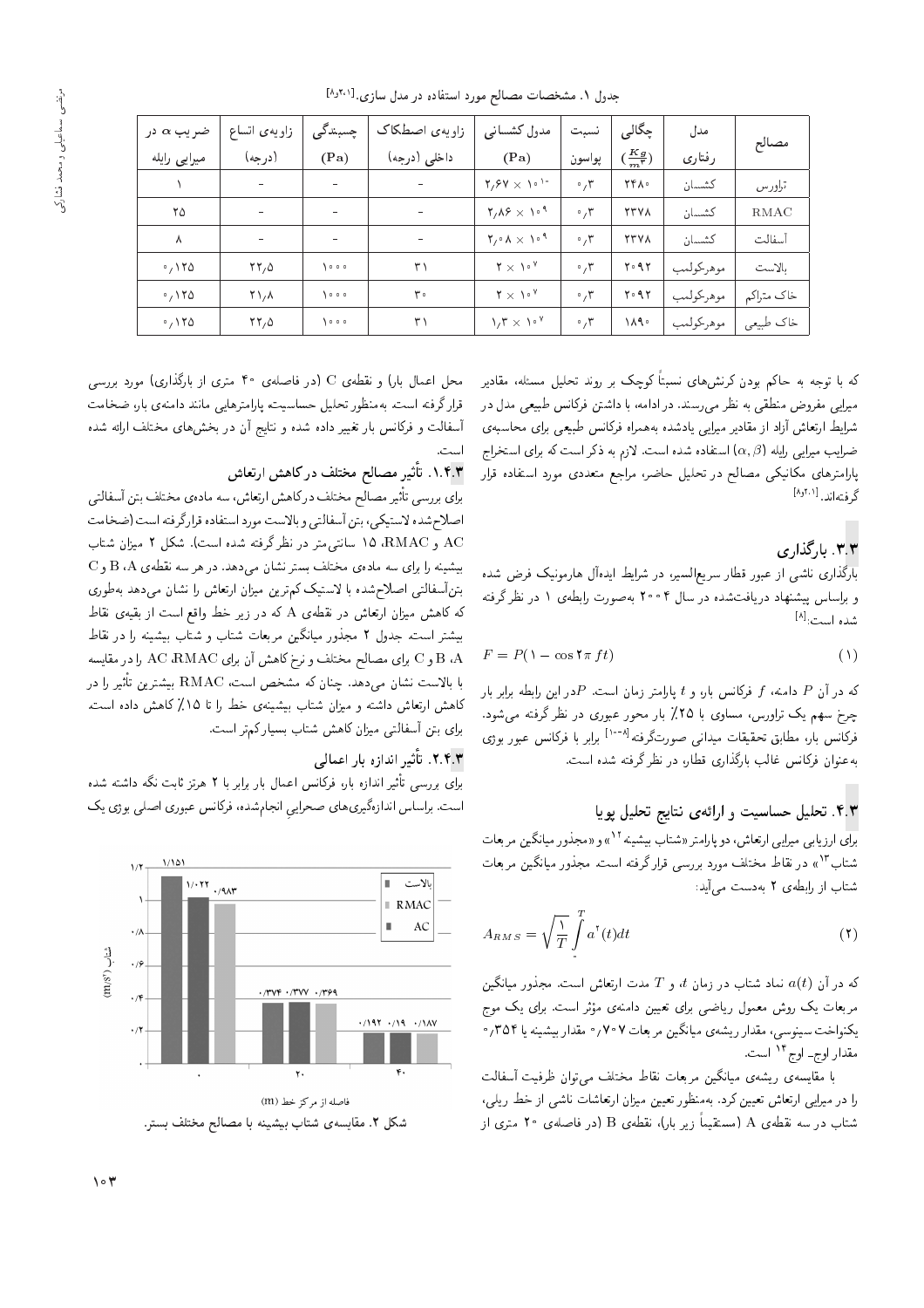| جدول ۲. تأثیر استفاده از مصالح مختلف در شتاب بستر (اعداد مثبت نشانگر کاهش |  |
|---------------------------------------------------------------------------|--|
| دامنه و اعداد منفی نشانگر افزایش دامنه است).                              |  |

| کاهش در<br>$A_{peak}$          | $A_{peak}$                | کاهش در<br>$A_{RMS}$ | $A_{RMS}$<br>$\left(\frac{m}{S^{\dagger}}\right)$ | نوع بستر    | فاصله نا<br>محل اعمال | نقطه          |
|--------------------------------|---------------------------|----------------------|---------------------------------------------------|-------------|-----------------------|---------------|
|                                |                           |                      |                                                   |             | بار (m)               |               |
| *.                             | ۱٫۱۵۱                     | *                    | $\circ$ , $\uparrow \circ \uparrow$               | بالاست      |                       |               |
| ۱۱                             | ۲۲ ۱٫۰                    | ٩                    | ٬۳۶۶                                              | بتن آسفالتی | $\circ$               | A             |
| ۱۵                             | $\cdot$ , 9 $\wedge$ ۳    | ۱۱                   | ٬٫۳۵۸                                             | RMAC        |                       |               |
| *.                             | .744                      | *                    | $\cdot$ / 191                                     | بالاست      |                       |               |
| $-0.09$                        | $\cdot$ , $\mathsf{r}$ yy | ۳٫۱                  | $\cdot$ , ۱۸۵                                     | بتن آسفالتی | ٢۰                    | B             |
| $\mathcal{N}$                  | ۶۹ ق.                     | ۴٫۲                  | $\cdot$ , \ $\wedge\tau$                          | <b>RMAC</b> |                       |               |
| *.                             | $\cdot$ , 197             | *                    | $\circ$ , $\circ$ $\circ$ ۴                       | بالاست      |                       |               |
| $\circ$ , $\circ$ $\wedge$     | $\cdot$ , $\sqrt{9}$      | ۱٬۶                  | ۶۳ ق.ره                                           | بتن آسفالتی | ۴۰                    | $\mathcal{C}$ |
| $\cdot$ , $\cdot$ $\mathsf{r}$ | $\cdot$ , \ $\lambda$ Y   | ۱٬۶                  | $\circ$ , $\circ$ $\circ$ $\ast$                  | RMAC        |                       |               |

\* شتاب در خط بالاست مبناى مقايسه در نظر گرفته شده است.

قطار با سرعت ( ۱۳۵ کسود ۲ هرتز است. در این حالت اندازهی بار چرخها<br>مده با مدیر کیلیست به سال میشود که کار تاریخ میکنند و کار میشود. بین ۵۰ تا ۱۰۰ کیلونیوتن تغییر داده می شود. در شکل ۳ میزان کاهش شتاب بیشینه در نقطهی A، برای بارهای محوری ١٥ و ١٥ تن نشان داده شده است. جدول ٣ ریشهی میانگین مربعات شتاب و شتاب بیشینه در نقاط B،A و C بر اثر بارهای مختلف را نشان می،دهد. براساس جدول ۳، تغییرات دامنهی ارتعاش با میزان بار اعمالی بر خط (بهخصوص در نقاط دور از خط) کاملاً غیرخطی است. بنابراین وزن قطار باید به عنوان عاملی مهم در میزان ارتعاش خط در نظر گرفته شود.

### ۳.۴.۳. تأثير فركانس بار

حرکت قطار سریع|لسیر با سرعتهای مختلف موجب اعمال بار با فرکانس های متقاوت میشود. براین اساس برای تعیین تاتیر فرکانس های مختلف (یا سرعت های<br>مقداران مقدار این مقدار است و این سواران مقدار استفاده این این مختلف قطار) شبیهسازی مشابه حالت قبل با RMAC انجام شده است.



شکل ۳. تأثیرکاهش بار محوری از ۱۵ تن به ۱۰ تن درکاهش شتاب در محل اعمال<br>ا بار.

"?=DW Q@ Q=@ |xvt=O |xR=Ov= Q}F -=D "3 pwOH

| $A_{peak}$                 | $A_{RMS}$                             | دامنه بار | فاصله تا محل    | نقطه          |  |
|----------------------------|---------------------------------------|-----------|-----------------|---------------|--|
|                            |                                       | (KN)      | اعمال بار (متر) |               |  |
| ٬٫۶۳۶                      | $\cdot$ , $\mathsf{rrv}$              | ۵۰        |                 |               |  |
| ۸۳ ۰٫۹                     | $\cdot$ , ۳۵۸                         | ٧۵        | $\circ$         | А             |  |
| $\mathcal{N}$              | $\cdot$ , $\Delta \setminus \Delta$   | ه ۱       |                 |               |  |
| $\cdot$ ,۲۴۱               | $\cdot$ , ۱۲۲                         | ۵۰        |                 |               |  |
| ۶۹ ق.                      | $\cdot$ , $\wedge\wedge\tau$          | ٧۵        | ۲۰              | В             |  |
| ۰٬۴۸۴                      | $\cdot$ , ۲۴۴                         | ه ۱       |                 |               |  |
| $\cdot$ / $\uparrow \cdot$ | $\circ$ , $\circ$ $\uparrow$ $\wedge$ | ۵۰        |                 |               |  |
| $\cdot$ , \ $\wedge$ Y     | $\circ$ , $\circ$ $\circ$ $\circ$     | ٧۵        | ۴۰              | $\mathcal{C}$ |  |
| $\cdot$ , ۲۴۴              | $\circ$ , $\circ$ $\wedge$ $\wedge$   | ه ۱       |                 |               |  |

"?=DW Q@ Q=@ p=ta= Tv=mQi Q}}eD Q}F -=D "4 pwOH

|                                    | $A_{RMS}$                                   | فركانس    | فاصله تا محل    | نقطه           |
|------------------------------------|---------------------------------------------|-----------|-----------------|----------------|
| $A_{peak}$                         |                                             | بار       | اعمال بار (متر) |                |
| $\cdot$ , ۳ $\cdot$ ۸              | $\cdot$ , $\setminus$ $\uparrow$ $\uparrow$ | $\lambda$ |                 |                |
| ٬٫۹۳۸                              | ٬٫۳۵۸                                       | ٢         | $\bullet$       |                |
| $\mathbf{r}, \mathbf{r}$           | $\cdot$ , $\uparrow$ Y V                    | ۵         |                 | А              |
| $\lambda, \nu$                     | 8,0.6                                       | ١٠        |                 |                |
| $\circ$ , $\circ$ $\wedge$ $\circ$ | $\cdot$ , $\cdot$ $\cdot$ 9                 | ١         |                 |                |
| $\cdot$ , ۳۶۹                      | $\cdot$ , \ $\wedge\tau$                    | ٢         | ٢٠              | B              |
| $\cdot$ , ۳۹۹                      | $\cdot$ / \ \ 9                             | ۵         |                 |                |
| $\circ$ , $\uparrow \circ \wedge$  | $\cdot$ , $\cdot$ rv                        | ١٠        |                 |                |
| $\circ$ , $\circ$ 09               | $\cdot$ , $\cdot$ $\cdot$ $\circ$           | ١         |                 |                |
| $\cdot$ , \ $\lambda$ Y            | $\cdot$ , $\cdot$ $\cdot$ $\cdot$           | ٢         | ۴۰              | $\overline{C}$ |
| $\cdot$ , ۳ $\cdot$ ۴              | $\circ$ , $\circ$ $\circ$ $\wedge$          | ۵         |                 |                |
| $\cdot$ , $\cdot$ $\cdot$          | $\circ$ , $\circ$ $\uparrow \uparrow$       | ١٠        |                 |                |

در این بحس اعمال بار در فرنامس های ۱۰۱ '۵ و ۱۰ هربز مورد بررسی قرار<br>این این این این مورد کاربری هایی که این مصدر این مورد درفته و میزان بار اعمالی برابر ۲۵ کیلونیوین تابت بکه داشته سده است. ریسه ی<br>سابر کارم میانگین مربعات شتاب و شتاب بیشینه در نقاط B ،A و C تحت فرکانس های مختلف در جدول ۴ نشان داده شده است. چنان که ملاحظه می شود، ارتعاش خط (در نقطهى A) با افزايش فركانس به صورت غيرخطى افزايش مى يابد. از طرف ديگر  $\tt C$ ور نقاط  $\tt B$  و $\tt C$  بیشترین ارتعاش در فرکانس  $\tt HZ$  ایجاد می $\tt \omega$ شود که این مسئله می تواند ناشبی از انطباق فرکانس اعمال بار بر فرکانس طبیعی ارتعاش سیستم در اين نقاط باشد.

### ۴.۴.۳. تأثير ضخامت لايەى أسفالت لاستيكى

يكى از روش هاى كاهش ارتعاش خط، افزايش ضخامت لايهى بتن أسفالتبي اصلاح شده با لاستیک است. برای بررسی این موضوع در تحلیل عددی، ضخامت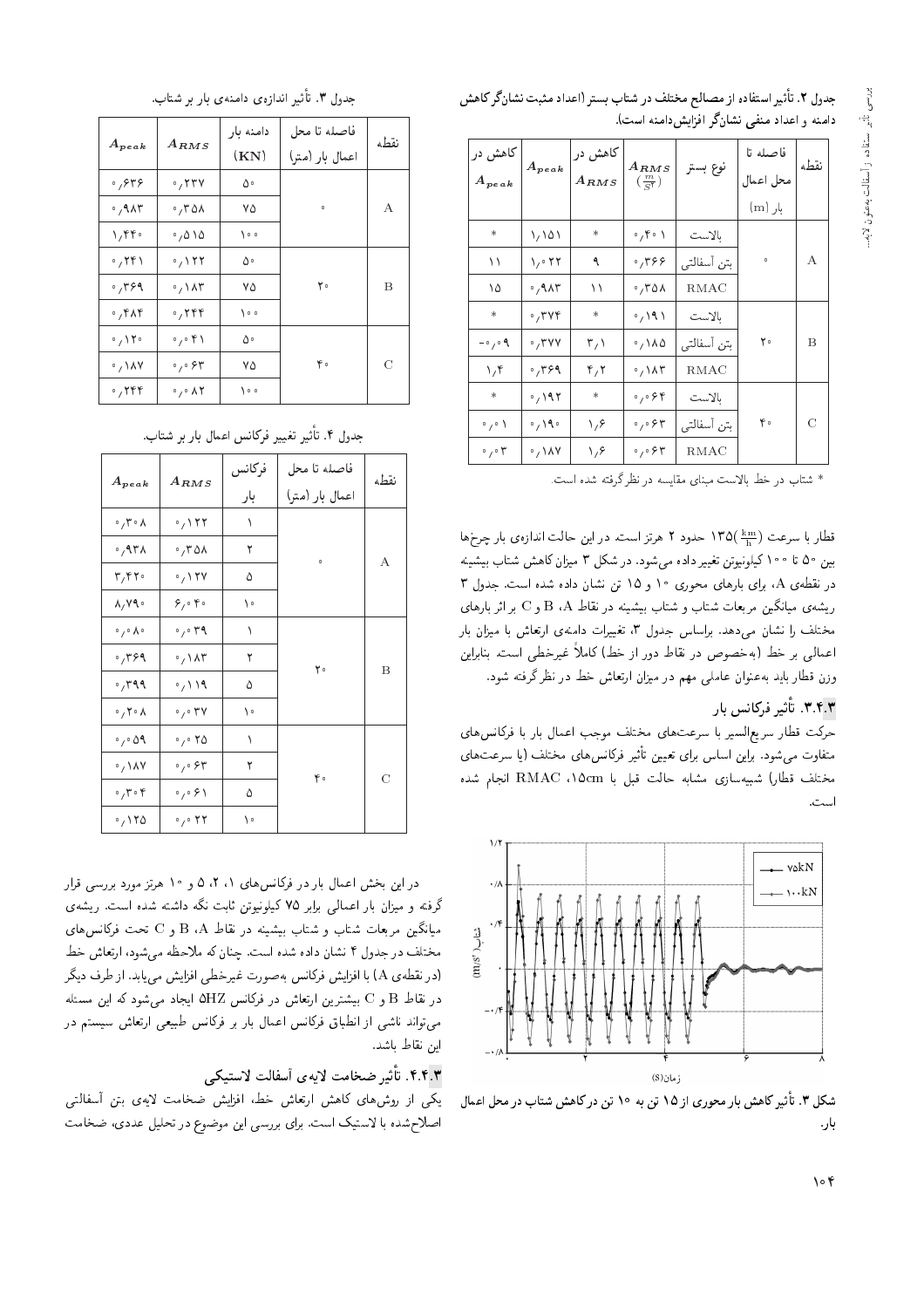| جدول ۵. تأثير ضخامت بستر بر شتاب. |
|-----------------------------------|
|-----------------------------------|

| $A_{peak}$                              | $A_{RMS}$                          | ضخامت | فاصله از محل | نقطه |  |
|-----------------------------------------|------------------------------------|-------|--------------|------|--|
|                                         |                                    | RMAC  | اعمال بار    |      |  |
| ۱٫۰ ۱۳                                  | ٬٫۳۶۴                              | ۱۰    |              |      |  |
| $\cdot$ , 9 $\wedge$ ۳                  | $\cdot$ , ۳۵۸                      | ۱۵    | $\bullet$    | А    |  |
| $\circ$ , 9.8 $\circ$                   | $\cdot$ , ۳۵۳                      | ۲۰    |              |      |  |
| $\cdot$ $.957$                          | $\cdot$ , ۳۴۴                      | ۳.    |              |      |  |
| .7780                                   | $\cdot$ , $\wedge \wedge \tau$     | ١٠    |              |      |  |
| $\cdot$ , $\mathcal{r}$ $\mathcal{S}$ 9 | $\cdot$ , ۱۸۳                      | ۱۵    | ۲۰           | В    |  |
| ۶٬۳۶۳                                   | $\cdot$ , $\lambda$ ۲              | ٢۰    |              |      |  |
| $\cdot$ , ۳۵۷                           | $\cdot$ , ۱۷۹                      | ۳۰    |              |      |  |
| 。 ハハハ                                   | ۶۲ ق.ره                            | ١٠    |              |      |  |
| $\cdot$ , \ $\wedge$ Y                  | $\circ$ , $\circ$ $\circ$ $\circ$  | ۱۵    | ۴۰           | C    |  |
| $\cdot$ , \ $\lambda \Delta$            | $\circ$ , $\circ$ $\circ$ $\wedge$ | ٢۰    |              |      |  |
| $\cdot$ , \ $\wedge$ \r                 | $\circ$ , $\circ$ $\circ$ $\circ$  | ۳.    |              |      |  |

RMAC معادل ۱۰ °۲ و °۳ سانتىαتر در نظر گرفته شده است. در جدول ۵<br>نتایج شتاب بیشینه و ریشهی میانگین مربعات شتاب ارائه شده است. با افزایش تنايج سناب بيسينه و ريسهى ميانگين مربعات سناب آرائه سده است. با افزايش<br>مساحات DALA Q ضخامت RMAC، میزان کاهش ارتعاش نیز افزایش می،بابد. با این حال نرخ<br>کاره با تواه با ازاده و داریست و با ۱۸ از سیست و با سال ۱۸ تا کاهش ارتعاش با افزایش ضخامت به بیش از ۱۵ سانتی متر، بهطور قابل ملاحظه یی<br>کاهش می،پابد. در مجموع از نظر ملاحظات اقتصادی، ضخامت ۱۵ سانتی متر تأهس مي يابد. در مجموع از نظر ملاحظات اقتصادي، صحامت ۱۵ سانتي متر<br>|- DAAAC "> سياسة السياسة السياسة" بوای RMAC یک ضخامت بهینه بهنظر می(سد. همچنین بولساس این نتایج، ۱۵<br>پارس - DMAC با این سی این این تقریبات سانتهی متر RMAC، معادل ۳۰ سانته متر بتن آسفالتهی در کاهش ارتعاشات موثر است.

۴. نتې<sub>چ</sub>ەگې<sub>دى</sub>

با مقايسهى قابليتهاى بتن أسفالتبى اصلاح شده با لاستيك (RMAC) با بتن أسفالت<sub>می</sub> و بالاست در کاهش ارتعاشات وسیلهی نقلیهی ریل<sub>می</sub>، اهم نتایج بهدست .<br>آمده از تحلیل های عددی بهشرح زیر قابل ارائه است:

- ا استفاده از RMAC بهضخامت ۱۵ سانتی متر در مقایسه با خط بالاستی میزان ارتعاشات را ۱۵ درصد کاهش می دهد. به منظور افزایش کارایی RMAC ـــ به خصوص در نقاط دور از خط ـــ استفاده از مصالح EPS نيز توصيه می شو د.
- ۲. با افزایش بار محوری از ۱۰ به ۱۵ و ۲۰ تن میزان شتاب در خط بهترتیب<br>۲۳۷ *۲۹۸*، ۳۵۸,۰ و ۵/۵۱، بهدست می]لید که نشان۵هندهی افزایش میزان ارتعاش در اثر افزایش بار مجوری است. تغییرات ارتعاش بهخصوص در نقاط ارتعاس در ابر افزایس بار محوری است. تعییرات ارتعاس به حصوص در تقاط<br>این این ایرانی بین ایران ایران میلیانی و بین ایران دور از خط کاملا غیرخطی است؛ بنابراین دنترل میزان بار محوری فطار برای<br>بر داریجان كنترل ارتعاش بسيار مهم است.
- ۳. با اعمال بار با فرکانس های ۵،۲،۱ و ۱۰ هرتز میزان شتاب در نقطه A بهترتیب<br>۰٫۳۸ ۰٫۳۸ و ۳٫۴۲۰ ـ و ۸٫۷۹ متر بر مجذور ثانیه بهدست آمده است که ۰۰٫۰۱۸۱۱۰٬۰۰۷ و ۱٫۱۱۱ و ۰۰۸٫۲۱۱ متر بر مجلور تابیه به دست آمده است که<br>۱۰۰۰ - مسکن ایران، مسکن استان، مسکن استان استان استان استان ا نشاندهنده، افزایش شتاب با افزایش فرکانس است. با این حال در نقاط B و<br>O (تنا با سیاست) و به استان سیارت کان میدهد و به سیارت است (نقاط دور از خط) شتاب ناشی از فرکانس ۱۰ هرتز بهمیزان قابل توجهی كم تر از فركانس ۵ هرتز است.
- اً. نرخ كاهش ارتعاش با افزايش ضخامت RMAC، بهطور قابل ملاحظه بي كاهش می،یابد. میزان شتاب بیشینه در نقطهی A، برای ضخامتهای آسفالت ۱۰<br>۱۵، ۲۰ و ۳۰ سانته متر مهترتیب ۱۳/ ۱/۰ اور۰، ۱۹۶۰و و ۹۲۲ و متر در Q@ QDt 0 922 w 0 960 '0 983 '1 013 ?}DQDx@ QDt|Dv=U 30 w 20 '15 مجذور ثانيه است كه نشان مىدهد با افزايش ضخامت RMAC، ميزان كاهش<br>احداث مدرانيا به حساب الماليات التعاليات العصاد كانتخاب ارتعاش نیز افزایش می یابد. اما از نقطهنظر اقتصادی بهکارگیری ضخامت بیش از ۱۵ سانتے متر منطقے به نظر نمے رسد.

way Engineering and Maintenance Association 2002 Annual Conference Proceedings, Washington, DC, p. 16 (September 2002).

- 2. Rose, J.G. and Hensley, M.J. \Performance of hot mix asphalt railway trackbeds", Transportation Research Record 1300, Transportation Research Board, Washington, D.C., pp. 35-43 (1991).
- 3. Asphalt Institute \HMA trackbeds-hot mix asphalt for quality railroad and transit trackbeds", Informational Series 137, p. 10 (1998).
- 4. Bahrekazemi, M. \Train-induced ground vibration and its prediction", PhD Thesis, Dept. of Civil and Architectural Engineering, Royal Institute of Technology, Stockholm (2004).
- 5. Itoh, K.; Zeng, X.; Murata, O. and Kusakabe, O. "Centrifugal simulation of vibration reduction generated by high-speed trains using rubber-modied asphalt foundation and EPS barrier", Int. J. Physical Modelling in Geotechnics,  $3(2)$ , pp. 1-10 (2003).
- 6. Zeng, X.; Rose, J.G. and Rice, J.S. "Stiffness and damping ratio of rubber-modied asphalt mixes: Potential vi-

1. hot mix asphalt (HMA)

- 2. rubber modied asphalt concrete (RMAC)
- 3. underlayment
- 4. Ballast fouling
- 5. under sleeper pad
- 6. Ballast mat
- 7. Centrifuge test
- 8. expanded poly-styrol
- 9. finite element
- 10. absorbent boundary
- 11. Viscous damping
- 12. peak acceleration
- 13. root mean square (RMS)
- 14. peak to peak



نانوشت

1. Rose, J.G.; Li, D. and Caldwell, L.A. "Tests and evaluations of in-service asphalt trackbeds", American Rail-